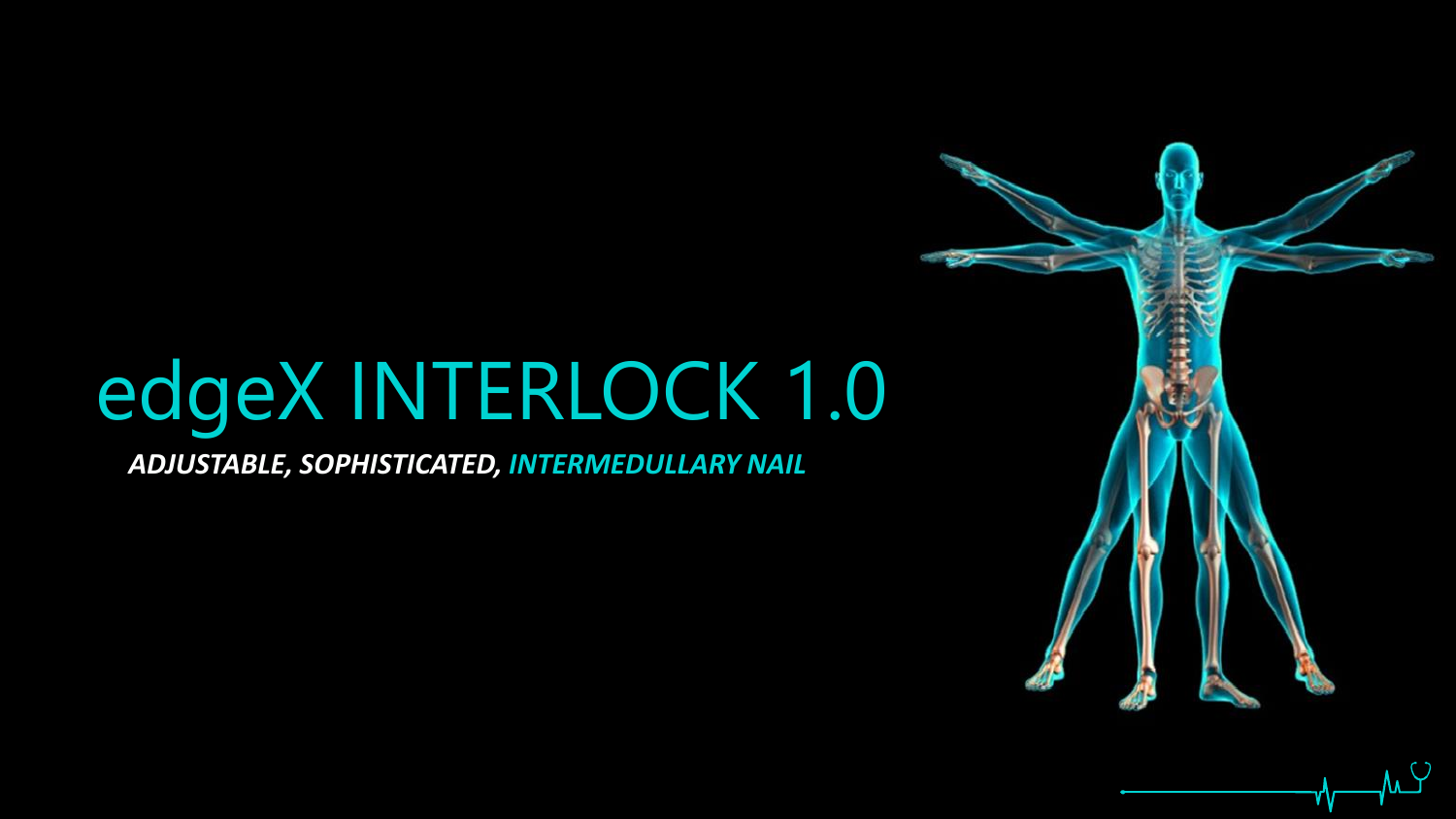## EDGEX INTRODUCTION

*EdgeX aims to design and develop product, and goods, technology that overcomes the existing challenges and offering engineering based solutions and overall improve the consumers quality of life.* 



**Established date: August 2020**



**Status: Privately owned**



**Achievement: Officially registered 18 products at Korean Intellectual Property Office**



**Award: IF Design Award 2021 for 'Little Star Traffic Light' for color-blind people**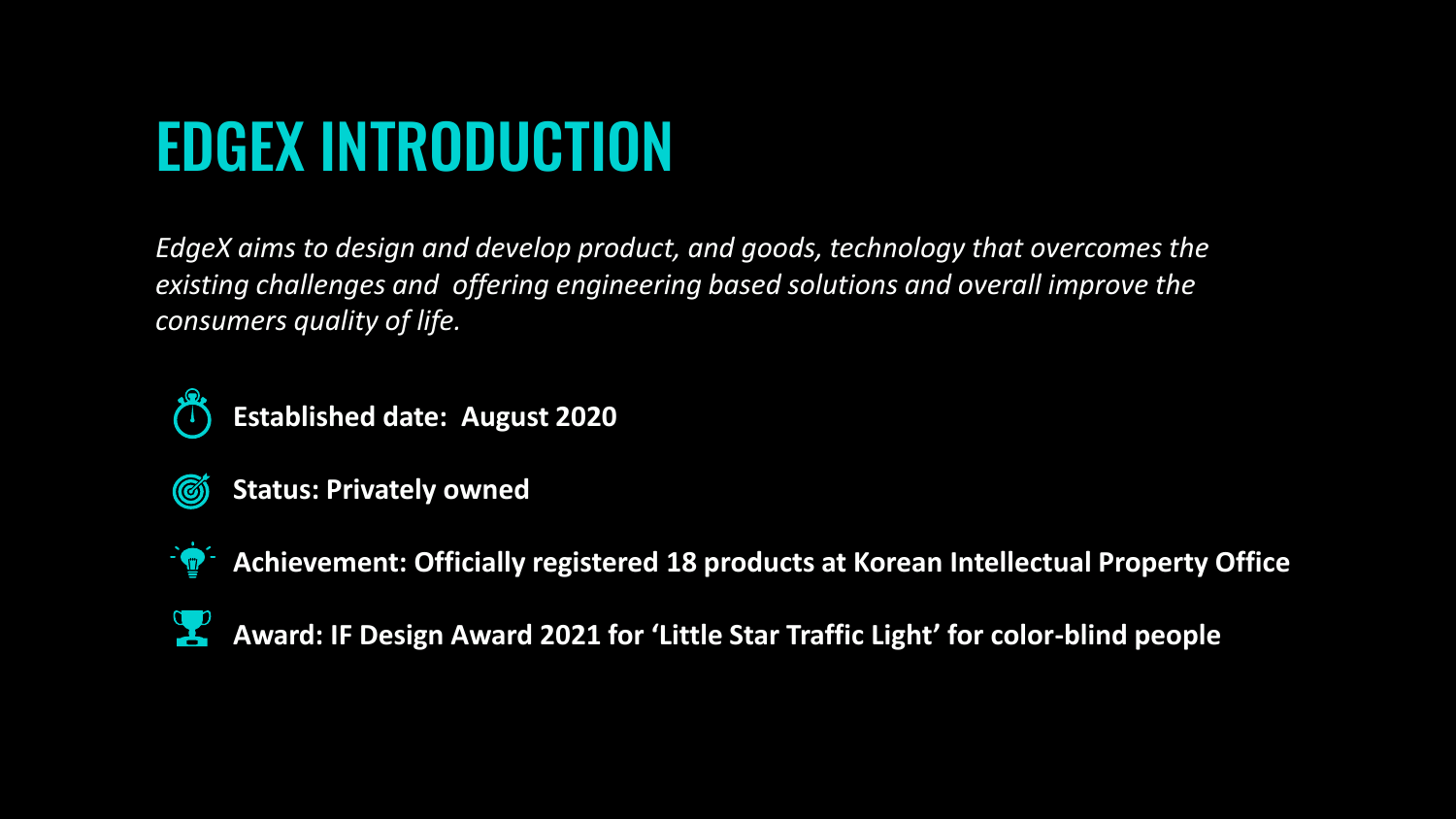## EDGEX INTERLOCK 1.0 MISSION

Registered at Korean Intellectual Property Office (KIPO) Patent Number: 10-2225080

Millions of people suffer from the broken bones caused by injuries, falls, car accident. In USA alone, 1.5 million long bone fracture cases occur annually

EGDEX INTERLOCK 1.0 is designed to overcome limitations current intramedullary nails are facing by enabling full control over adjustment of the length and angle.

Our product will enable more improve the surgery process, shorten the recovery time, and decrease the number of revision surgery.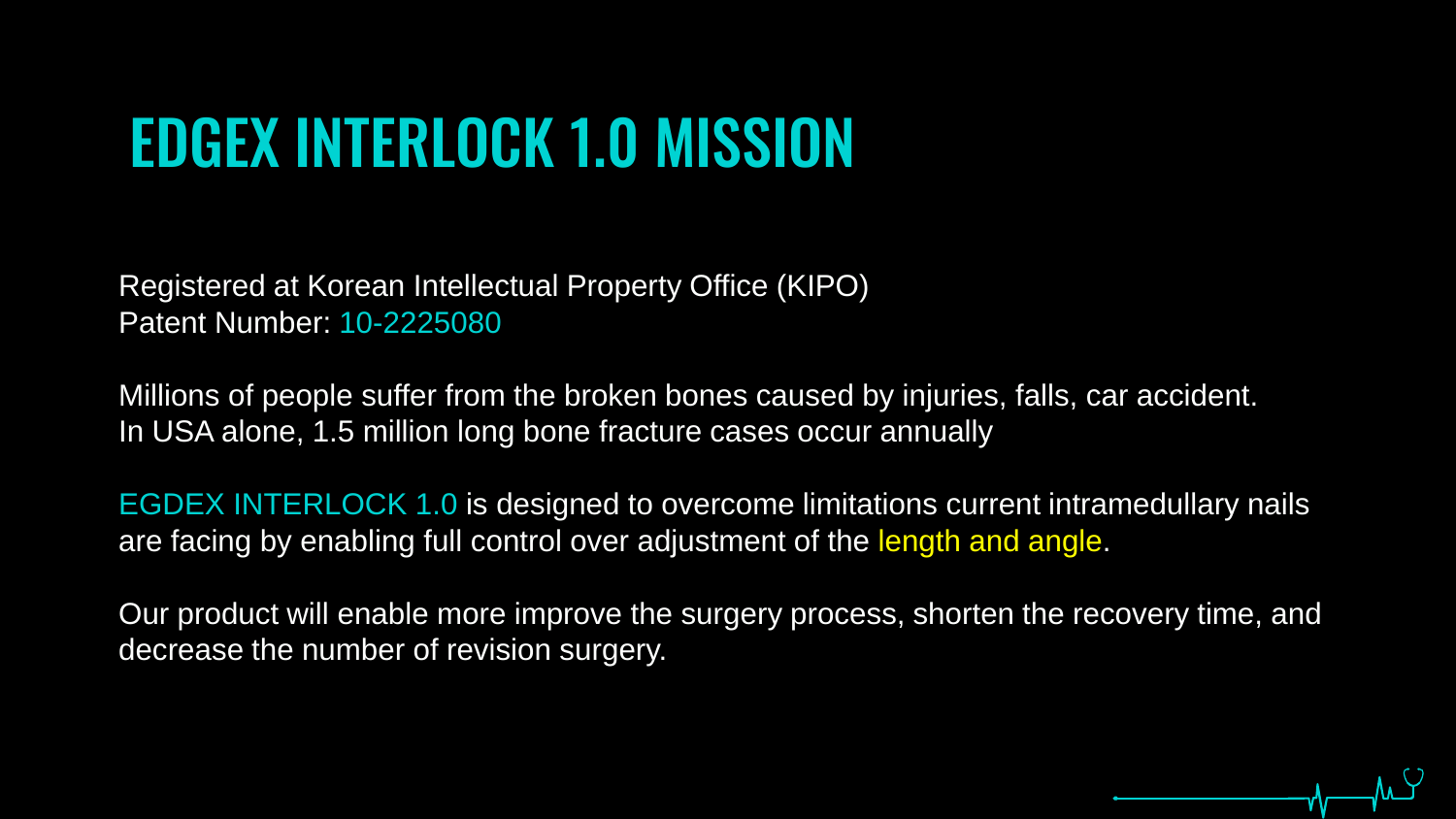### INTRAMEDULLARY NAIL LIMITATIONS



### **LOCKING**

Lack of modification for the locking can cause various complications.

### **LACK OF MODIFICATION**

Limitations on the adjustment for the length and angle can cause several complications.

### **SUFFERING**

Bone misalignment by less than 10 degrees can cause severe pain, and cause the walking abnormal.

### **STIFFNESS**

Axial loading angular stability also significantly increased stiffness. Can result in reduced motion.

### **PREVISION SURGERY**

- Rotation misalignment after the nailing can be as high as 41%.
- 18% of the patient receive revision surgery due to discomfort, misalignment, rotation error etc.

*Resource: Hendrickx et al., 2020*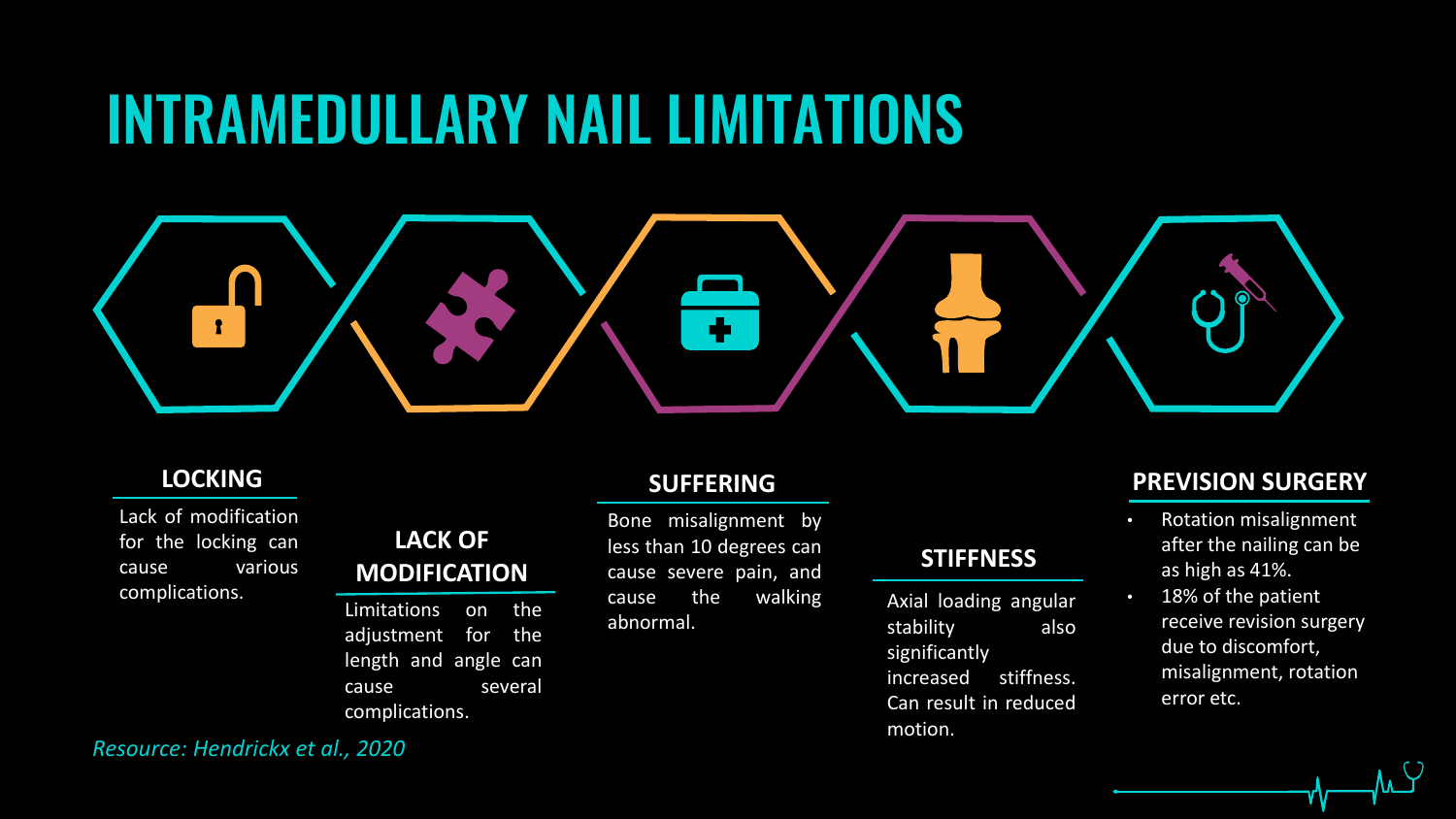## EDGE X INTRAMEDULLARY NAIL

MORE PRECISE, EASILY ADJUSTABLE, ENABLES MORE DELICATE PROCEDURE





- Full control over length adjustment
- Length control enables the nail to extend up to 5mm



- Full control over angle adjustment
- Angle adjustment rod enable proximal slot to be adjusted by **X** degree



- Length and angle can be adjusted after the locking the cap
- Provide more safe and stable procedure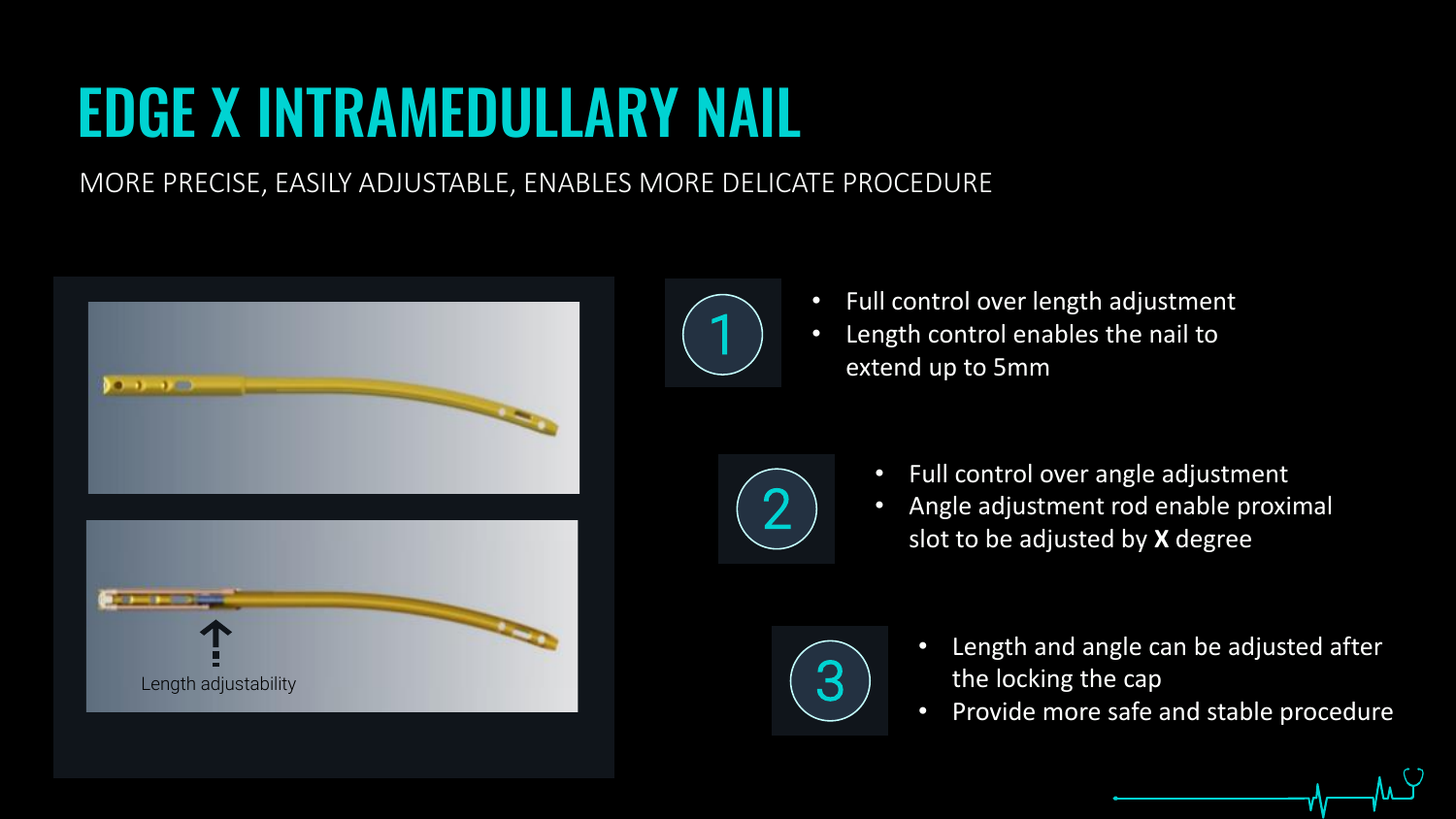## INTERLOCK 1.0 COMPONENTS'



**DISTAL LOCKING SLOT**



**PROXIMAL LOCKING SLOT**



**CENTER ROTATOR ANGLE CONTROL** 



**ROD** 



**LENGTH CONTROL ROD**



**ANGLE CONTROL ROD NUT** 



**CAP LENGTH CONTROL CAP CAP ROD NUT**



h Y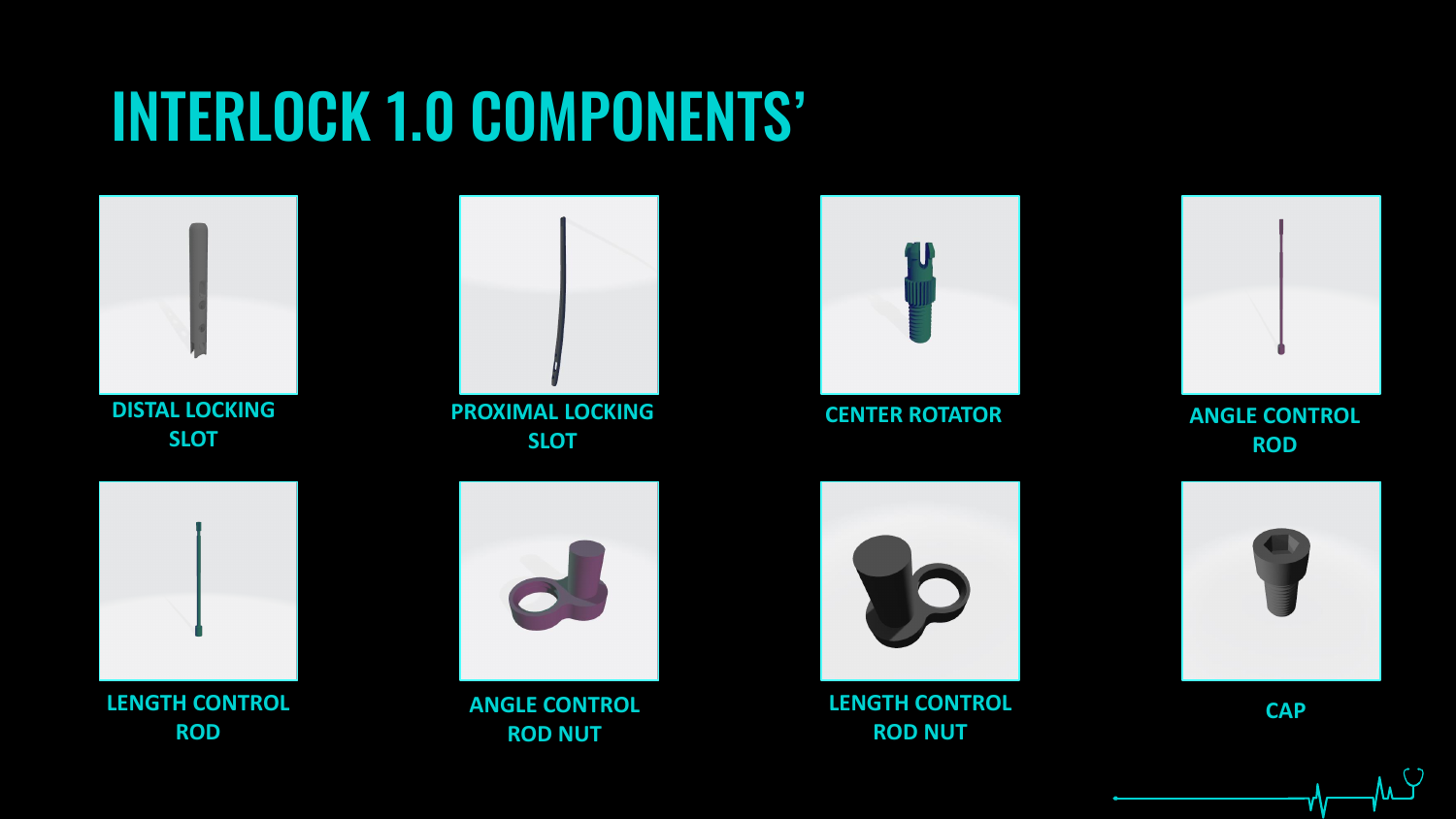## INTERLOCK 1.0 KEY FEATURES

After locking the screw angle control rod can be adjust angle of the proximal slot

### LENGTH ADJUSTMENT

Length control rod adjusts the gap between the proximal and distal slot

### ANGLE ADJUSTMENT THE REAL ENGTH ADJUSTMENT THE DISTAL AND PROXIMAL SLOT **CONTROL**

The distal and proximal slot is connected by the center rotator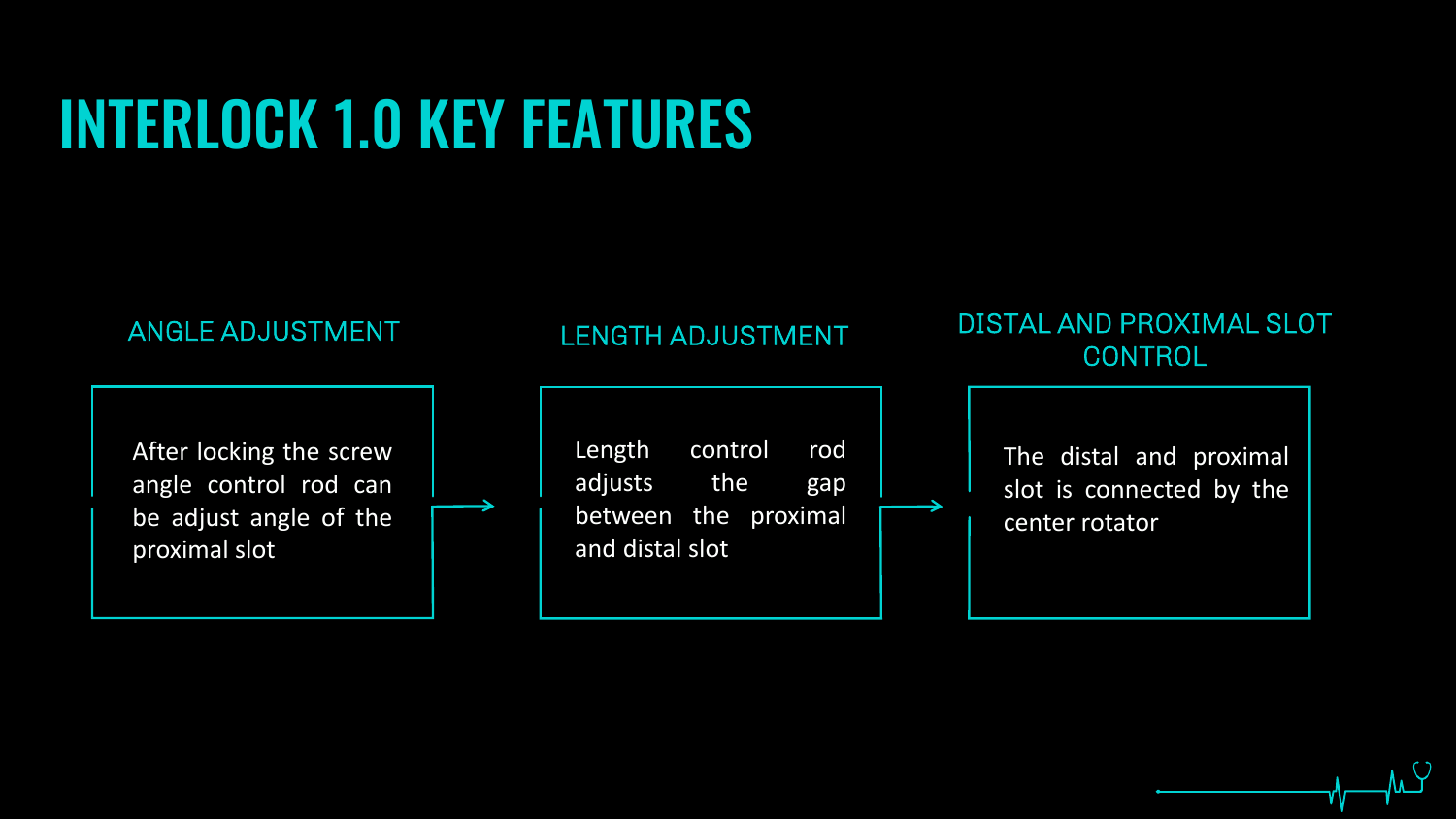## STEP BY STEP PROCESS OF ADJUSTMENT

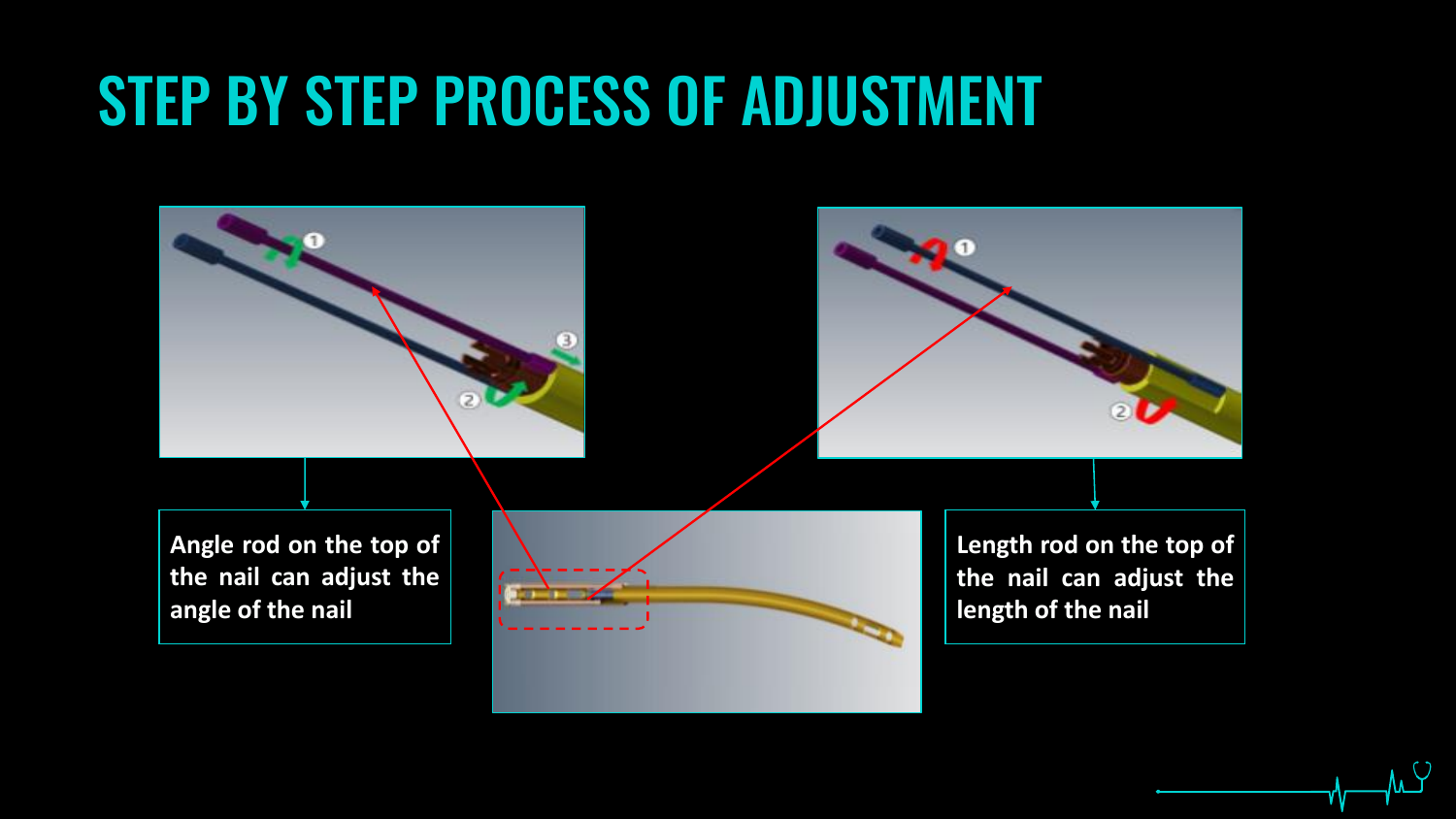## INTERLOCK 1.0 MECHANISM





### ADJUSTABILITY ALIGNMENT PROCESS

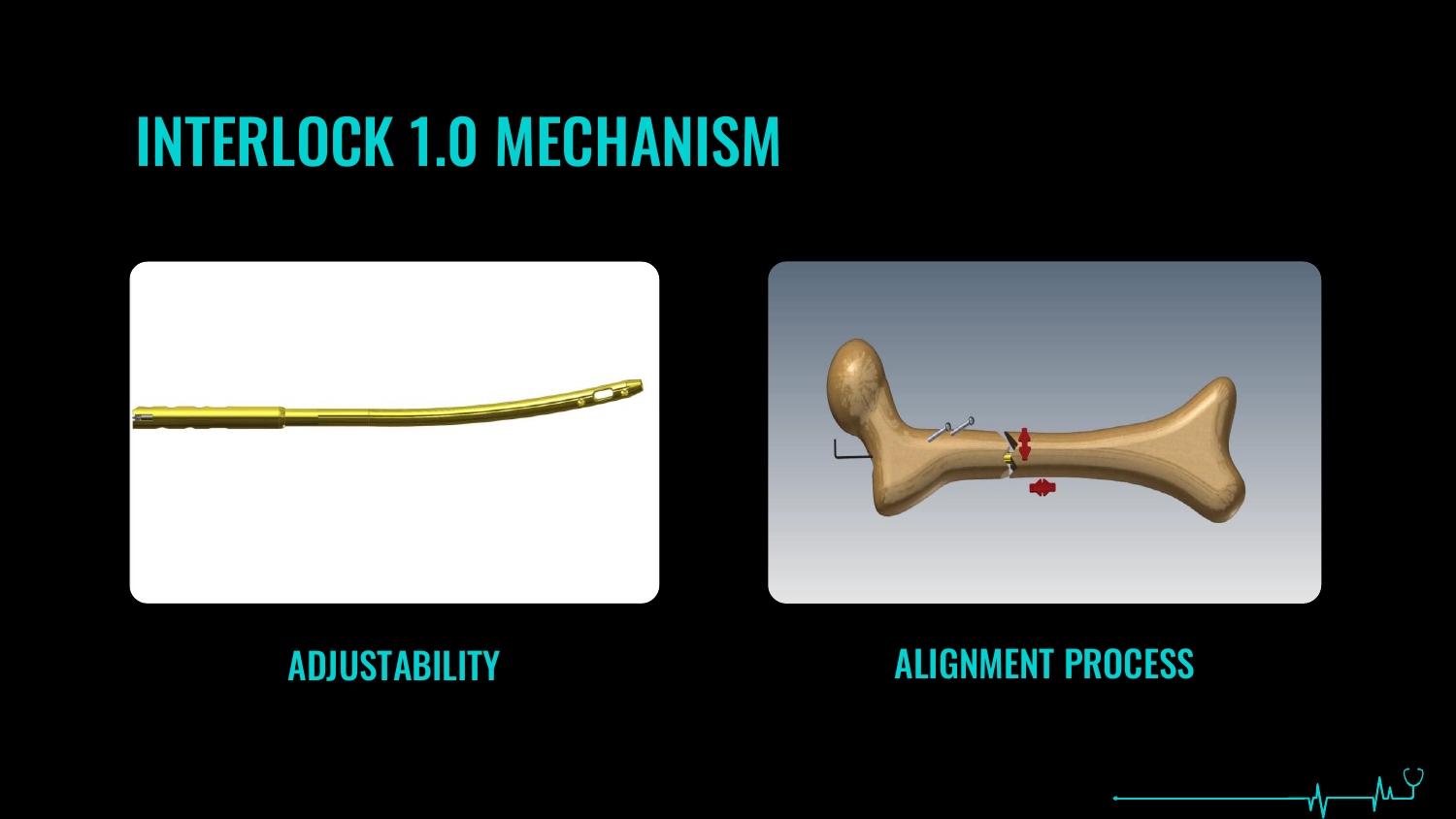### COMPARISON OF ONGOING INTRAMEDULLARY  $\Delta$ NAIL RESEARCH AND DEVELOPMENTS

|                                                                        | <b>EDGE X</b>                                                                                                        | <b>MAYO CLINIC</b>                                                                                                                                                                                            | <b>GLOBUS MEDICAL</b>                                                                                                                                                                                                                    | <b>STRYKER EUROPE</b>                                                                                                                                                                                                           |
|------------------------------------------------------------------------|----------------------------------------------------------------------------------------------------------------------|---------------------------------------------------------------------------------------------------------------------------------------------------------------------------------------------------------------|------------------------------------------------------------------------------------------------------------------------------------------------------------------------------------------------------------------------------------------|---------------------------------------------------------------------------------------------------------------------------------------------------------------------------------------------------------------------------------|
| <b>LENGTH CONTROL</b>                                                  | $\overline{O}$                                                                                                       | $\overline{\mathsf{X}}$                                                                                                                                                                                       | $\overline{O}$                                                                                                                                                                                                                           | $\overline{O}$                                                                                                                                                                                                                  |
| <b>ANGLE CONTROL</b>                                                   | $\mathbf O$                                                                                                          | $\mathbf O$                                                                                                                                                                                                   | X                                                                                                                                                                                                                                        | X                                                                                                                                                                                                                               |
| <b>LENGH</b><br><b>ADJUSTMENT</b>                                      | After locking the screws, length<br>control rod can be adjusted<br>enabling the nail to fit properly                 | X                                                                                                                                                                                                             | To extend through an intramedullary canal<br>of a long bone. The intramedullary nail<br>comprises an elongate nail body having a<br>proximal portion and a distalportion. An<br>elongate adjustment rod extends through<br>the nailbody. | The shaft comprises a central<br>longitudinal axis, an outer surface<br>extending in a longitudinal direction and<br>in a circumferential direction, wherein<br>the recess is formed in the outer surface<br>of the nail shaft. |
| <b>ANGLE</b><br><b>ADJUSTMENT</b>                                      | After locking the screws, angle<br>control rod can be used to<br>adjust angle degree of the<br>proximal locking slot | Push the distal nail by the 1 <sup>st</sup> axis<br>and adjust the angle by rotating<br>the 1nd axis. After adjustment,<br>turn the $1st$ axis again to pull the<br>distal nail close to the proximal<br>nail | At least one anchor configured to extend<br>at an angle transverso to the<br>intramedullary nail.                                                                                                                                        | The adjustment screw may further be<br>adapted to adjust an angle between the<br>central longitudinal axis of the nail shaft<br>and the expansion element                                                                       |
| <b>CORRECTION FOR</b><br><b>THE DISTAL AND</b><br><b>PROXIMAL SLOT</b> | The central rotation allows easy<br>adjustment for the both length<br>and angle control                              | Proximal nail goes into the<br>outside cover and then it is going<br>to connect with the distal nail by<br>the nut                                                                                            | Enhanced Locking once expanded. May<br>not require additions incisions to achieve<br>distal locking and may provide more<br>robust proximal locking of the<br>intramedullary nail.                                                       |                                                                                                                                                                                                                                 |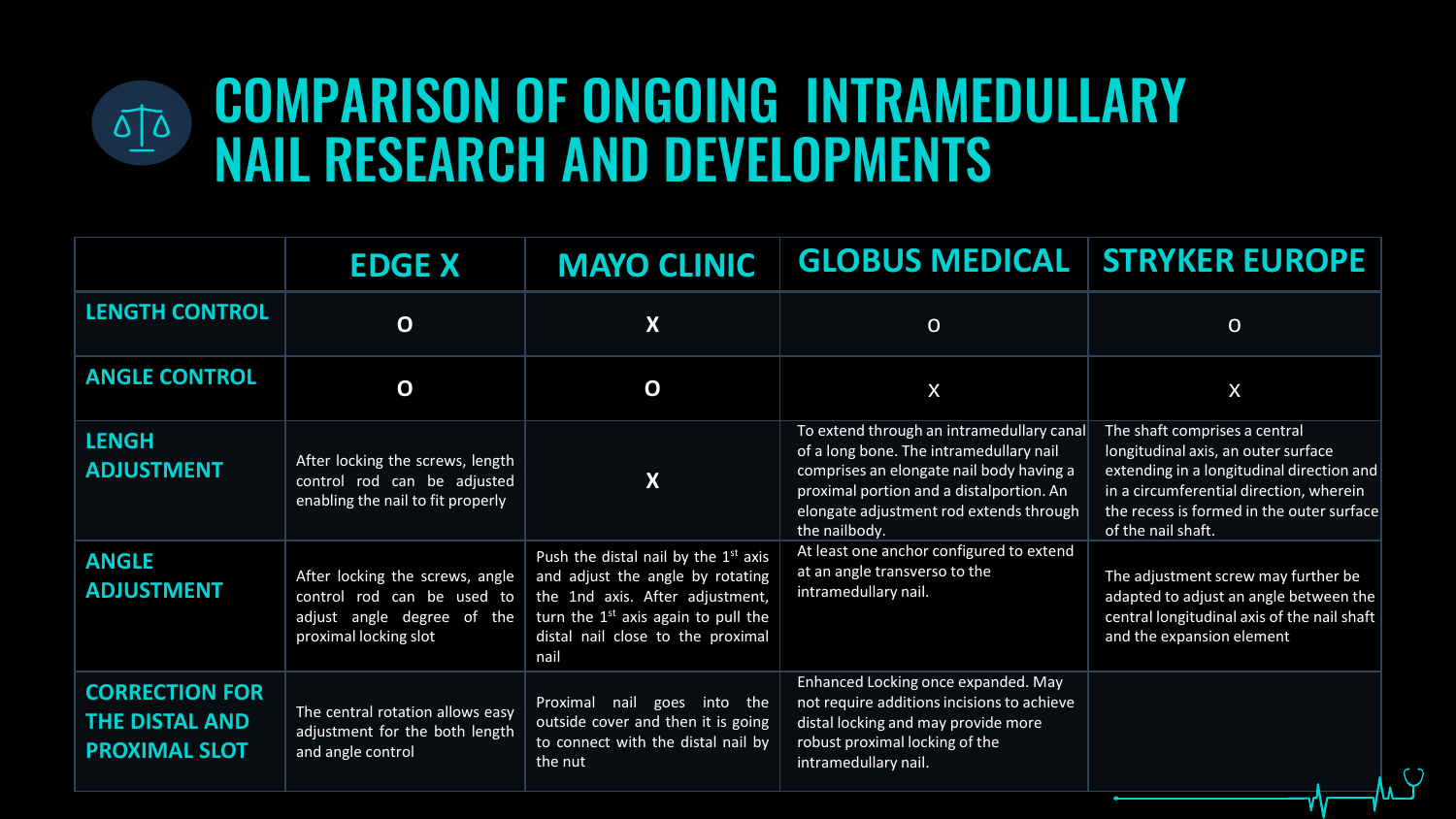## EDGEX INTERLOCK 1.0 ADVANTAGES

The main limitation of interlock nails surgery among patients is pain and discomfort caused by misalignment and rotation error. By enabling the intramedullary nail to be adjustable, permanent chronic pain and injury can be prevented.

Rotating the intramedullary nail to the given position takes an extensive amount of time. Control over the length and angle even after tightening the screws will shorten the operation time.



Full control over the length and angle of the intramedullary nail can decrease rotation error. Consequently, shorten the recovery time. .

Adjustable nail moves alignment easier and faster hence enhancing the success rate of the surgery. As a result, it will decrease the probability of revision surgery.